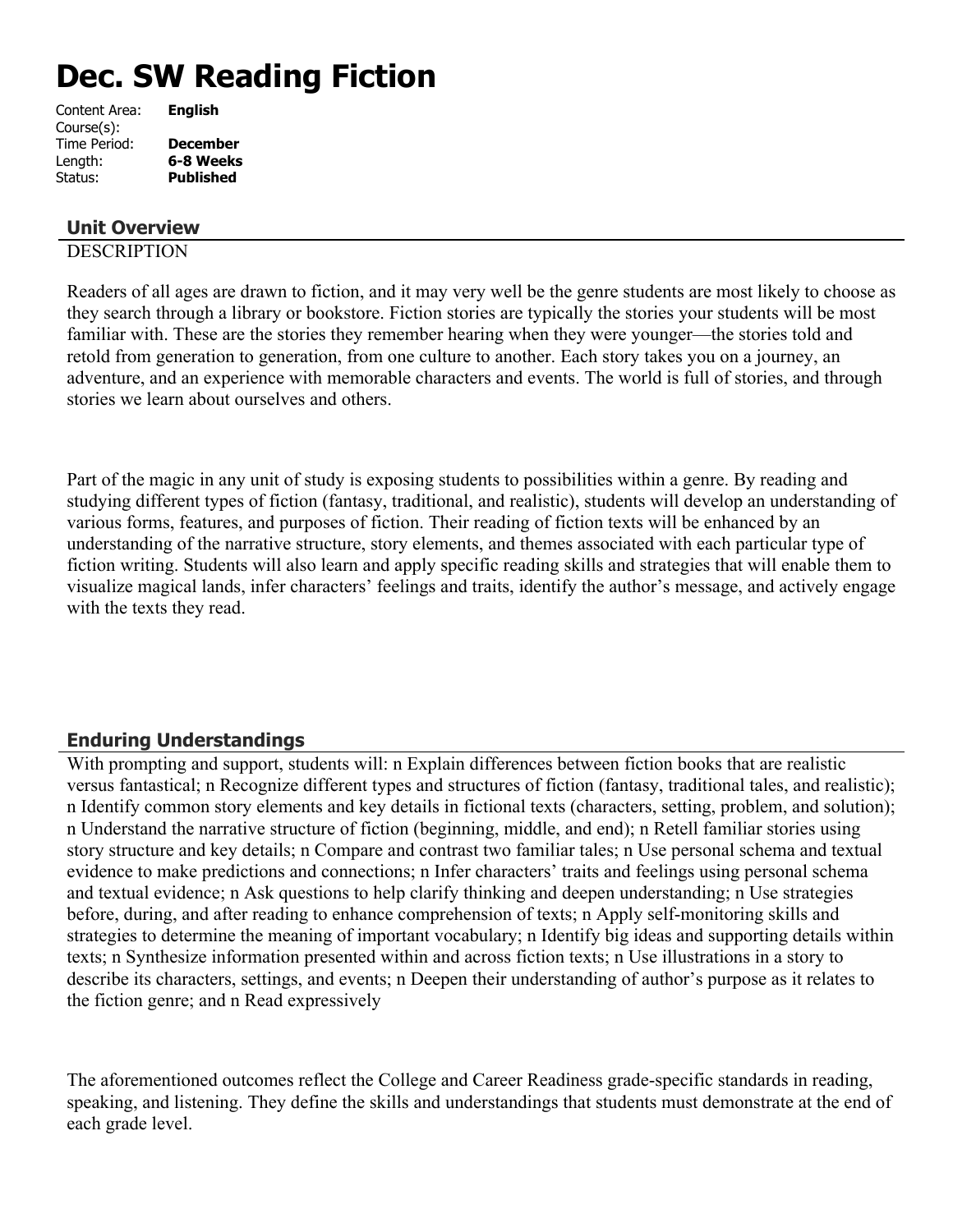### **Essential Questions**

How do good readers read fiction books and stories?

## **Instructional Strategies & Learning Activities**

Interactive Read-Aloud Lessons

Lesson 1: Fiction: Real or Fantasy? uses "Could Be Worse!" by James Stevenson. Rationale: Readers distinguish realistic fiction from fantasy by noticing the details in the story. Students will discuss, define, and distinguish between elements of fiction stories that are realistic and/or fantasy. Common Core State Standards: RL.K.1, RL.K.3, RL.K.5, SL.K.1, SL.K.2, RL.K.2, RL.K.6, RL.K.7, RL.K.10, L.K.6 Skills and Strategies: Text and Genre Features/Structure, Using Schema, Making Inferences, Finding Word Meaning (Vocabulary), Speaking to Communicate, Listening and Responding, Engaging in Discussion/ Collaborating

Lesson 2: Retelling a Familiar Tale: Common Structure and Story Elements uses Goldilocks and the Three Bears retold by James Marshall. Rationale: Readers retell familiar tales by identifying and describing the characters, setting, and main events in sequence. Students will recall and retell a traditional tale using a narrative structure and story elements. Common Core State Standards: RL.K.1, RL.K.2, RL.K.3, RL.K.7, SL.K.2, RL.K.5, RL.K.10, SL.K.1, L.K.6 Skills and Strategies: Text and Genre Features/Structure, Using Schema, Determining Importance, Finding Word Meaning (Vocabulary), Speaking to Communicate, Listening and Responding

Lesson 3: Rereading a Familiar Tale: A Closer Look at Character uses Goldilocks and the Three Bears retold by James Marshall. Rationale: Readers reread by studying the illustrations closely and thinking about what is happening so that they get a better understanding of the storyStudents will revisit Goldilocks and the Three Bears to examine how words and pictures are used to move stories along and develop character and plot. Common Core State Standards: RL.K.1, RL.K.2, RL.K.3, RL.K.7, SL.K.1, RL.K.9, RL.K.10, SL.K.2, SL.K.4, L.K.6 Skills and Strategies: Text and Genre Features/Structure, Using Schema, Questioning, Making Inferences, Listening and Responding, Engaging in Discussion/Collaborating

Lesson 4: Traditional Tales: Problems and Solutions uses The Three Billy Goats Gruff retold by Paul Galdone. Rationale: Readers understand the elements of fiction by noticing when characters encounter a problem and work toward a solution to that problem. Students will be able to listen for and identify the antagonist in a traditional tale, as well as the conflict and solution or resolution in that tale. Common Core State Standards: RL.K.1, RL.K.3, SL.K.2, RL.K.2, RL.K.6, RL.K.7, RL.K.10, SL.K.1, L.K.6 Skills and Strategies: Text and Genre Features/Structure, Making Inferences, Determining Importance, Synthesizing, Speaking to Communicate, Listening and Responding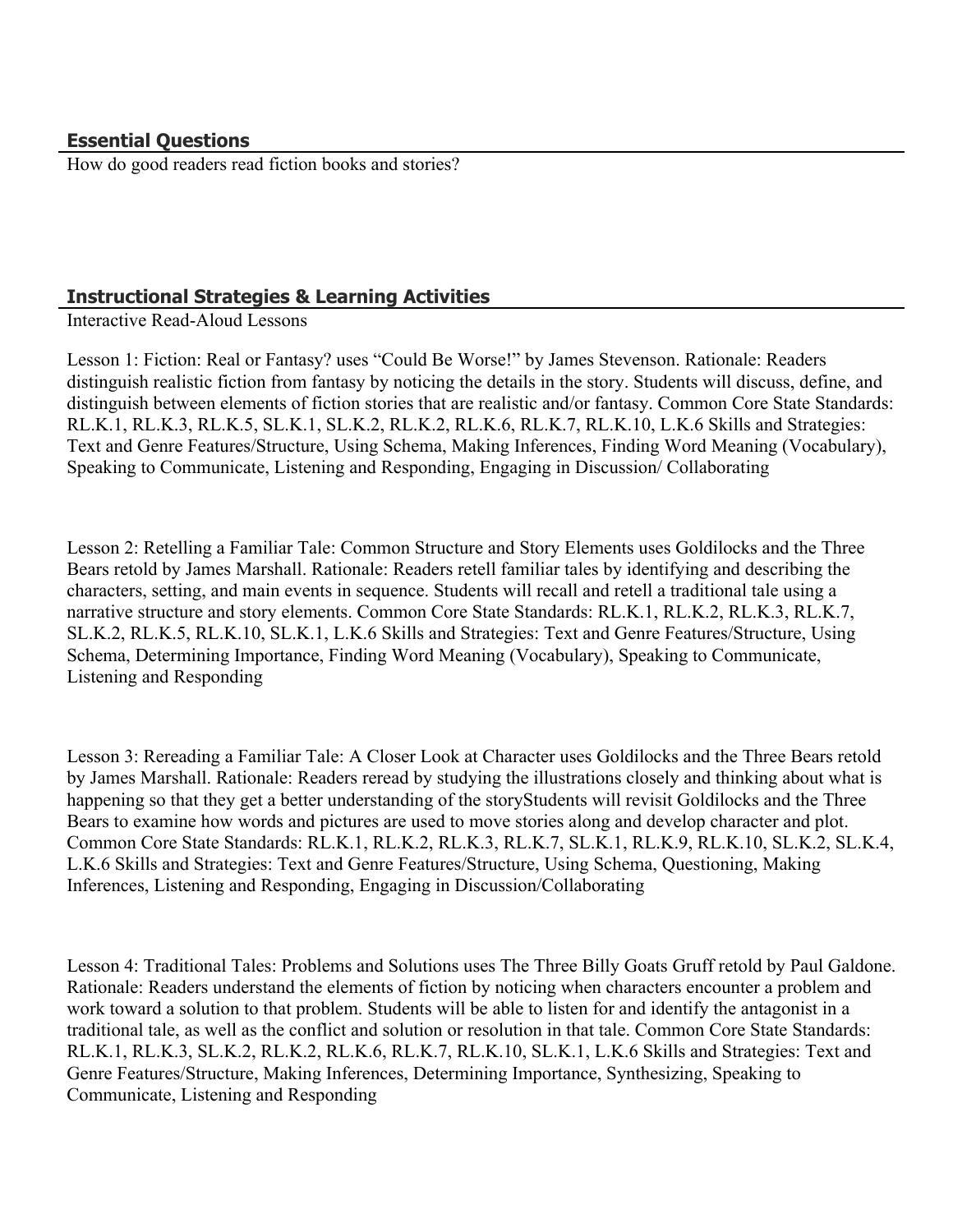Lesson 5: Compare and Contrast Two Traditional Tales uses Goldilocks and the Three Bears retold by James Marshall and The Three Billy Goats Gruff retold by Paul Galdone. Rationale: Readers notice the similarities and differences in books by comparing and contrasting two stories that are alike. Students will revisit two traditional tales to identify and discuss how the characteristics are similar and different. Common Core State Standards: RL.K.1, RL.K.3, RL.K.5, RL.K.9, SL.K.4, L.K.6, RL.K.2, RL.K.10, SL.K.1, SL.K.2 Skills and Strategies: Text and Genre Features/Structure, Using Schema, Making Inferences, Determining Importance, Synthesizing, Speaking to Communicate, Engaging in Discussion/Collaborating

Lesson 6: Animals Can Talk: Characters With a Strong Voice uses I Broke My Trunk! by Mo Willems. Rationale: Readers infer characters' feelings and traits by thinking about what's happening in the story, studying the characters' facial and body language, and listening to what the characters say and think. Students will use the illustrations and text to describe each character's actions and emotions throughout the story. Common Core State Standards: RL.K.1, RL.K.7, SL.K.1, RL.K.3, RL.K.5, RL.K.6, RL.K.9, RL.K.10, L.K.6 Skills and Strategies: Text and Genre Features/Structure, Using Schema, Questioning, Visualizing, Making Inferences, Speaking to Communicate, Listening and Responding, Engaging in Discussion/Collaborating

Lesson 7: Problem Solved – Lesson Learned uses A Balloon for Isabel by Deborah Underwood. Rationale: Readers understand the writer's message by reading stories closely, following the characters, their problems, and how they are solved. Students will think about how characters face and solve problems and then identify the theme or lesson learned at the end of a story. Common Core State Standards: RL.K.1, RL.K.3, SL.K.2, SL.K.4, RL.K.2, RL.K.5, RL.K.9, RL.K.10, SL.K.1, L.K.6 Skills and Strategies: Text and Genre Features/Structure, Making Inferences, Determining Importance, Synthesizing, Speaking to Communicate, Listening and Responding, Engaging in Discussion/Collaborating

Lesson 8: Pictures Tell a Story uses Wave by Suzy Lee. Rationale: Readers distinguish between realistic and fantasy fiction as they make predictions and determine the meaning of illustrations. Students will describe key details in the illustrations and tell a realistic story just like a storyteller would from beginning to end. Common Core State Standards: RL.K.1, RL.K.3, RL.K.7, SL.K.2, SL.K.4, L.K.6, RL.K.2, RL.K.5, RL.K.6, RL.K.10, SL.K.1, W.K.3 Skills and Strategies: Text and Genre Features/Structure, Using Schema, Questioning, Visualizing, Making Inferences, Speaking to Communicate, Listening and Responding, Engaging in Discussion/Collaborating

#### Mini-Lessons

Lesson 1: Ready to Read Fiction! uses "Where Is Little Bear's Hat?" by Eileen Spinelli from Highlights High Five from the Fiction Shared Texts. Rationale: Readers use their schema of genre, text structure, and content to comprehend texts. Students will make predictions based on their background knowledge and textual evidence. Common Core State Standards: RF.K.4, RL.K.3, RL.K.5, RL.K.7, RL.K.1, RL.K.9, RL.K.10, SL.K.1, SL.K.2, SL.K.3, L.K.6 Skills and Strategies: Using Schema, Questioning, Making Inferences

Lesson 2: Say It Again uses "Waking Farmer Fred" and "Where Is Little Bear's Hat?" by Eileen Spinelli from Highlights High Five from the Fiction Shared Texts. Rationale: Readers use their knowledge of language structure to anticipate events in a text. Students will recognize how a repeating phrase or language pattern can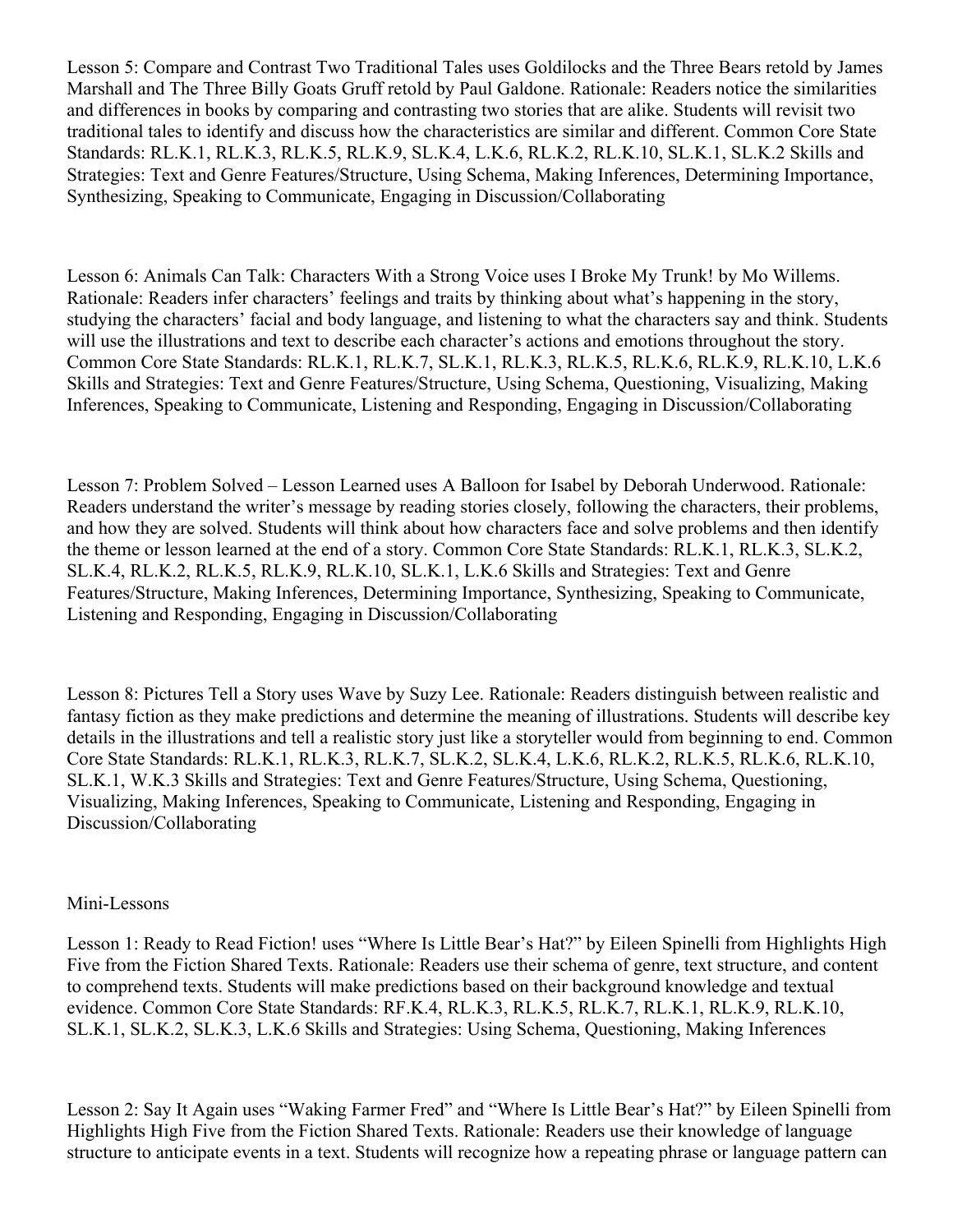help them predict the events of a story. Common Core State Standards: RF.K.4, RF.K.1, RF.K.2, RL.K.1, RL.K.10, SL.K.1, SL.K.2, SL.K.3, L.K.6 Skills and Strategies: Text and Genre Features/Structure, Making Inferences, Reading Foundational Skills: Print Concepts and Features

Lesson 3: Making Meaningful Connections uses "Could Be Worse!" by James Stevenson, Wave by Suzy Lee, and A Balloon for Isabel by Deborah Underwood. Rationale: Readers make connections to help them identify with the text, remember important information, and enhance understanding. Students will make personal connections that help them better understand the fiction texts they read. Common Core State Standards: RL.K.3, RL.K.2, RL.K.9, RL.K.10, SL.K.1, L.K.6 Skills and Strategies: Using Schema, Synthesizing

Lesson 4: Get Curious uses I Broke My Trunk! by Mo Willems. Rationale: Thoughtful readers generate questions as they read to deepen engagement and understanding. Students will ask questions about key details in a text to clarify meaning. Common Core State Standards: RL.K.1, SL.K.2, SL.K.3, RL.K.10, SL.K.1, L.K.6 Skills and Strategies: Questioning, Making Inferences, Speaking to Communicate, Listening and Responding

Lesson 5: Read With Expression uses I Broke My Trunk! by Mo Willems and "Waking Farmer Fred" by Eileen Spinelli from Highlights High Five from the Fiction Shared Texts. Rationale: Readers of fiction pay close attention to mood, dialogue, and text signals to enhance meaning and engagement. Students will use the story's mood, end punctuation, and other text signals to expressively reread texts. Common Core State Standards: RF.K.4, SL.K.6, RF.K.1, RL.K.3, RL.K.10, SL.K.1, L.K.6 Skills and Strategies: Text and Genre Features/Structure, Monitoring and Repairing Comprehension, Reading Foundational Skills: Print Concepts and Features

Lesson 6: Characters Inside and Out uses Goldilocks and the Three Bears retold by James Marshall and The Three Billy Goats Gruff retold by Paul Galdone. Rationale: Readers describe characters' physical traits and personalities by studying the illustrations and paying close attention to what characters say and do. Students will infer and talk about character traits by using textual evidence. Common Core State Standards: RL.K.7, L.K.6, RL.K.1, RL.K.3, RL.K.10, SL.K.1, SL.K.2, SL.K.4, SL.K.6 Skills and Strategies: Using Schema, Making Inferences, Determining Importance

Lesson 7: Step Inside the Character's Shoes uses Wave by Suzy Lee. Rationale: Readers infer what the character might say and think by considering what's happening in the story and stepping into the character's shoes. Students will be able to infer a character's thoughts and dialogue by studying the illustrations and making connections to their own lives. Common Core State Standards: RL.K.7, L.K.6, RL.K.3, RL.K.5, RL.K.10, SL.K.1, SL.K.2, SL.K.6 Skills and Strategies: Using Schema, Making Inferences Lesson 8: Remembering Important Details uses A Balloon for Isabel by Deborah Underwood and "Camping at Grandma's" by Eileen Spinelli from Highlights High Five from the Fiction Shared Texts. Rationale: Readers know how to identify relevant and useful information. Students will identify the key points in a fictional text so they can remember the important details in a story. Common Core State Standards: RL.K.1, RL.K.3, RL.K.2, RL.K.7, RL.K.10, SL.K.1, SL.K.2, L.K.6 Skills and Strategies: Text and Genre Features/Structure, Determining Importance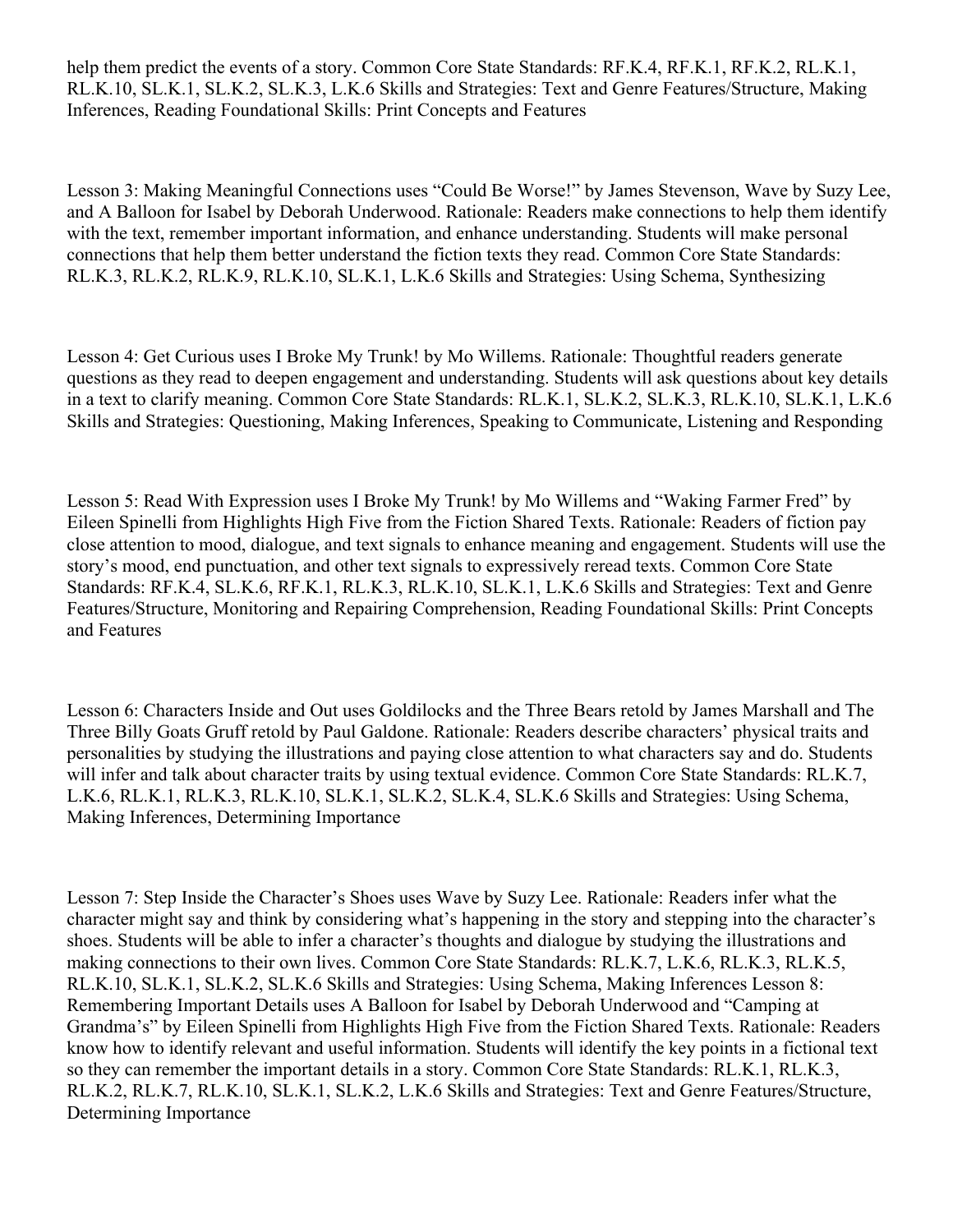Lesson 9: Retelling Stories With Meaning uses A Balloon for Isabel by Deborah Underwood and "Camping at Grandma's" by Eileen Spinelli from Highlights High Five from the Fiction Shared Texts. Rationale: Readers retell stories to help them become more effective readers and communicators. Students will identify key points in a fictional text so they can remember and retell what is important to the story and why. Common Core State Standards: RL.K.2, RL.K.3, SL.K.2, SL.K.4, L.K.6, RL.K.6, RL.K.10 Skills and Strategies: Text and Genre Features/Structure, Determining Importance, Speaking to Communicate, Listening and Responding

Lesson 10: Celebrating Our Favorite Stories uses The Three Billy Goats Gruff retold by Paul Galdone. Rationale: Readers celebrate their favorite stories by performing the stories and writing reviews. Students will use readers theater and writing to celebrate their favorite books. Common Core State Standards: RL.K.3, L.K.6, RL.K.2, RL.K.9, RL.K.10, SL.K.1, SL.K.4, W.K.1 Skills and Strategies: Making Inferences, Synthesizing

# **Integration of career readiness, life literacies and key skills**

| <b>TECH.9.4.2.CT</b> | Critical Thinking and Problem-solving                                                                                  |
|----------------------|------------------------------------------------------------------------------------------------------------------------|
|                      | Critical thinkers must first identify a problem then develop a plan to address it to<br>effectively solve the problem. |
|                      | Income is received from work in different ways including regular payments, tips,<br>commissions, and benefits.         |
| TECH.9.4.2.DC.3      | Explain how to be safe online and follow safe practices when using the internet (e.g.,<br>$8.1.2.NI.3, 8.1.2.NI.4$ .   |
| TECH.9.4.2.Cl.1      | Demonstrate openness to new ideas and perspectives (e.g., 1.1.2.CR1a, 2.1.2.EH.1,<br>6.1.2. Civics CM. 2).             |
|                      | Brainstorming can create new, innovative ideas.                                                                        |
|                      | Individuals should practice safe behaviors when using the Internet.                                                    |
| TECH.9.4.2.CI.2      | Demonstrate originality and inventiveness in work (e.g., 1.3A.2CR1a).                                                  |
| WRK.9.2.2.CAP.1      | Make a list of different types of jobs and describe the skills associated with each job.                               |
| TECH.9.4.2.CT.3      | Use a variety of types of thinking to solve problems (e.g., inductive, deductive).                                     |
|                      | Different types of jobs require different knowledge and skills.                                                        |

### **Technology and Design Integration**

Students will interact with the lessons using the Smartboard.

Utilize programs on the IPad.

Use websites to display literature in various ways for example [www.storylineonline.net](http://www.storylineonline.net/)

Observe and engage with SchoolTube videos.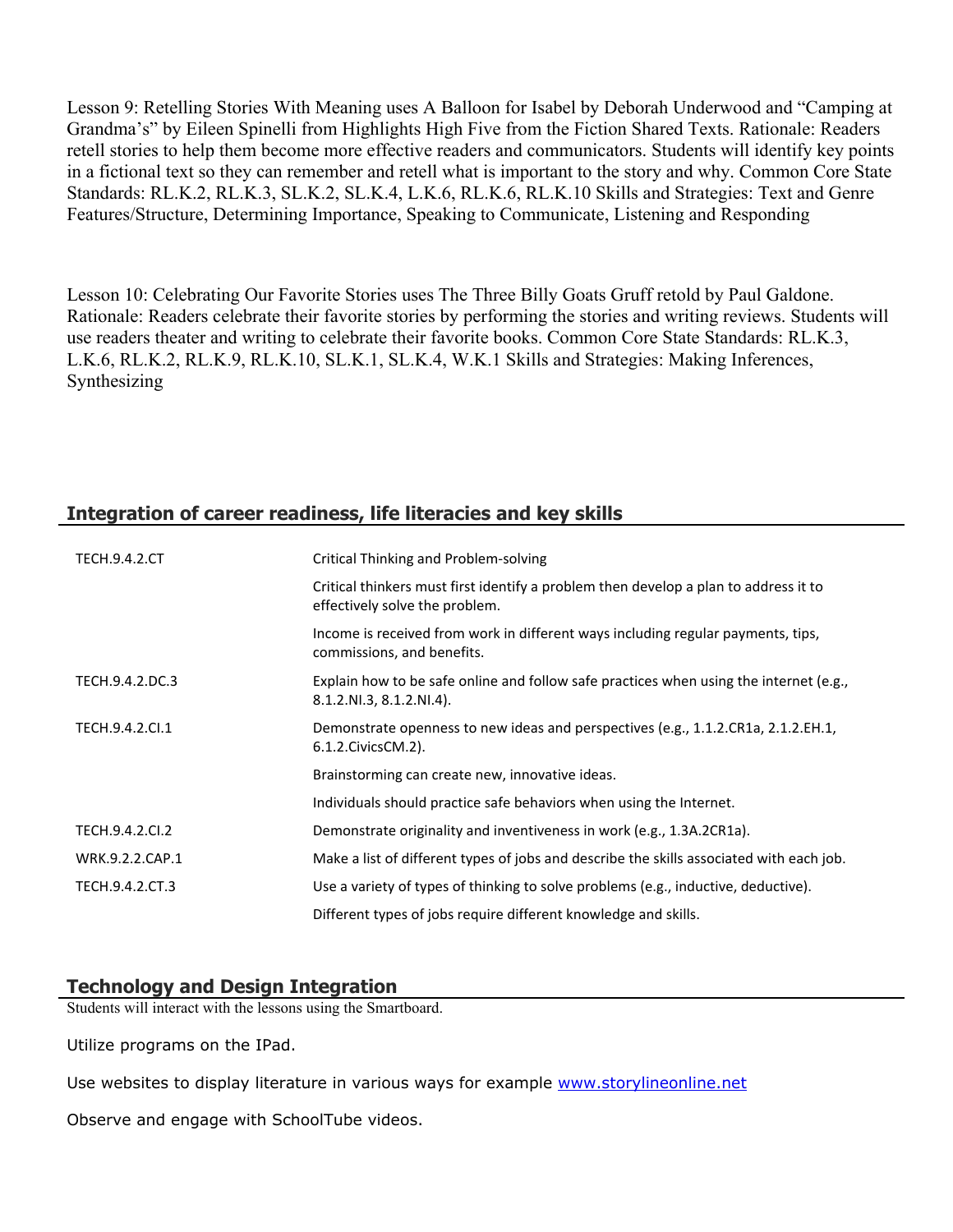Use of books on tape and listening center.

Use of Shutterfly Share Site.

Creation and publication of class created books.

| CS.K-2.8.1.2.CS.3 | Describe basic hardware and software problems using accurate terminology.                                                                                                    |
|-------------------|------------------------------------------------------------------------------------------------------------------------------------------------------------------------------|
| CS.K-2.8.1.2.CS.2 | Explain the functions of common software and hardware components of computing<br>systems.                                                                                    |
| CS.K-2.8.1.2.CS.1 | Select and operate computing devices that perform a variety of tasks accurately and<br>quickly based on user needs and preferences.                                          |
|                   | Individuals use computing devices to perform a variety of tasks accurately and quickly.<br>Computing devices interpret and follow the instructions they are given literally. |
|                   | Describing a problem is the first step toward finding a solution when computing systems<br>do not work as expected.                                                          |

## **Interdisciplinary Connections**

Students will create drawings to express their understanding when they cannot write it.

Students will use journals to express thoughts and feelings in relation to the various texts.

| SOC.6.1.2. Civics PR.3 | Analyze classroom rules and routines and describe how they are designed to benefit the<br>common good.                                                        |
|------------------------|---------------------------------------------------------------------------------------------------------------------------------------------------------------|
| MA.K-2.1.2.2.Pr4a      | With guidance and moving towards independence, combine art forms and media content<br>into media artworks such as an illustrated story or narrated animation. |
| MA.K-2.1.2.2.Cr2b      | Connect and apply ideas for media art production.                                                                                                             |
|                        | Rules and people who have authority are necessary to keep everyone safe, resolve<br>conflicts and treat people fairly.                                        |
| SOC.6.1.2. Civics CM.1 | Describe why it is important that individuals assume personal and civic responsibilities in a<br>democratic society.                                          |
| MA.K-2.1.2.2.Cr1a      | Discover, share and express ideas for media artworks through experimentation, sketching<br>and modeling.                                                      |
| MA.K-2.1.2.2.Cr2a      | Explore form ideas for media art production with support.                                                                                                     |
| MA.K-2.1.2.2.Pr4b      | Practice combining varied academic, arts and media content to form media artworks.                                                                            |
| MA.K-2.1.2.2.Cr1b      | Brainstorm and improvise multiple ideas using a variety of tools, methods and materials.                                                                      |
| MA.K-2.1.2.2.Cr2c      | Choose ideas to create plans for media art production.                                                                                                        |

### **Differentiation**

- Understand that gifted students, just like all students, come to school to learn and be challenged.
- Pre-assess your students. Find out their areas of strength as well as those areas you may need to address before students move on.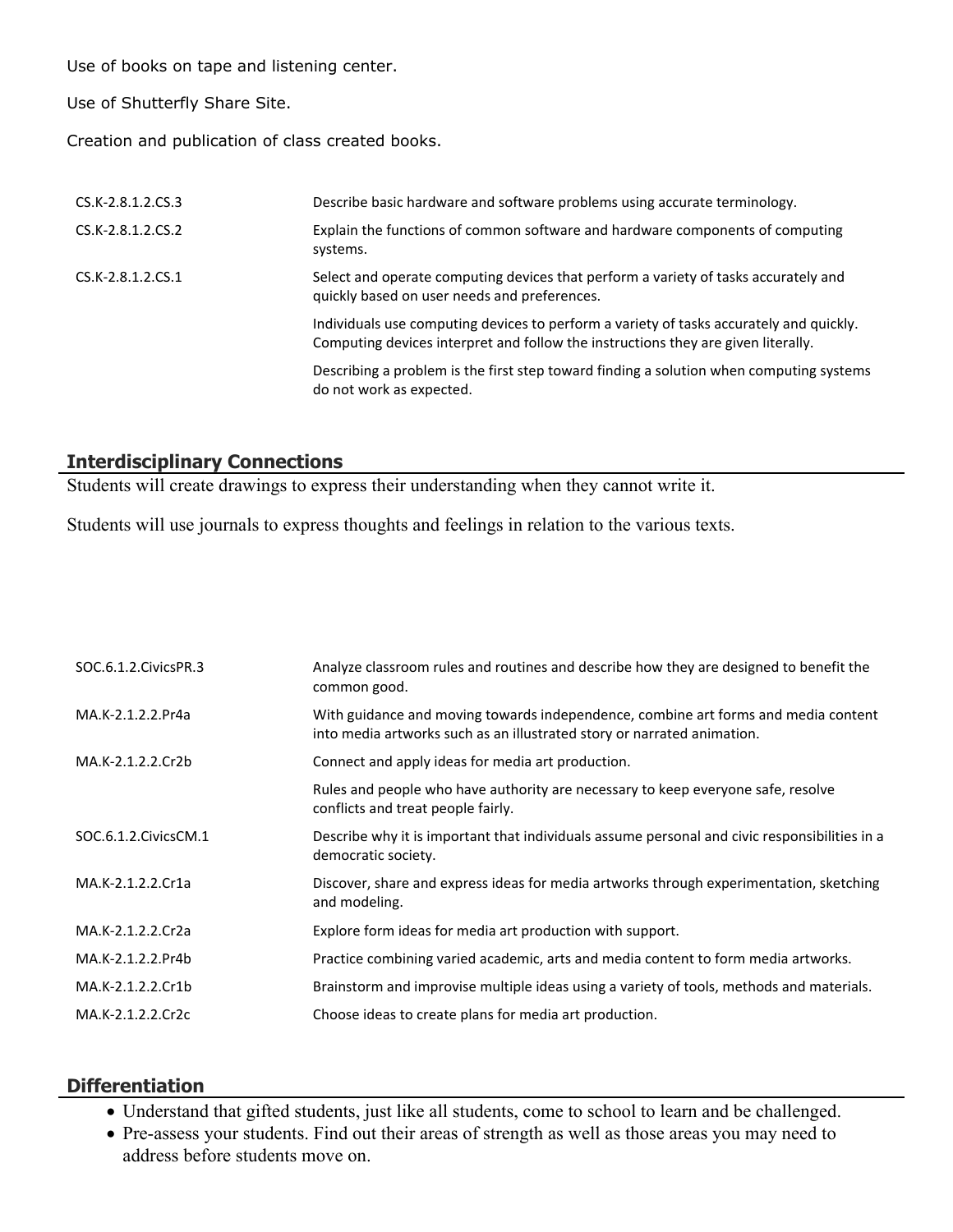- Consider grouping gifted students together for at least part of the school day.
- Plan for differentiation. Consider pre-assessments, extension activities, and compacting the curriculum.
- Use phrases like "You've shown you don't need more practice" or "You need more practice" instead of words like "qualify" or "eligible" when referring to extension work.
- Encourage high-ability students to take on challenges. Because they're often used to getting good grades, gifted students may be risk averse.
- **Definitions of Differentiation Components**:
	- $\circ$  Content the specific information that is to be taught in the lesson/unit/course of instruction.
	- o Process how the student will acquire the content information.
	- o Product how the student will demonstrate understanding of the content.
	- o Learning Environment the environment where learning is taking place including physical location and/or student grouping

## **Differentiation occurring in this unit:**

Students will be offered individual leveled readers based on thier abilities and interests.

## **Modifications & Accommodations**

Refer to QSAC EXCEL SMALL SPED ACCOMMOCATIONS spreadsheet in this discipline.

### **Modifications and Accommodations used in this unit:**

IEP and 504 accommodations will be utiilized.

### **Benchmark Assessments**

**Benchmark Assessments** are given periodically (e.g., at the end of every quarter or as frequently as once per month) throughout a school year to establish baseline achievement data and measure progress toward a standard or set of academic standards and goals.

### **Schoolwide Benchmark assessments:**

Aimsweb benchmarks 3X a year

Linkit Benchmarks 3X a year

DRA

# **Additional Benchmarks used in this unit:**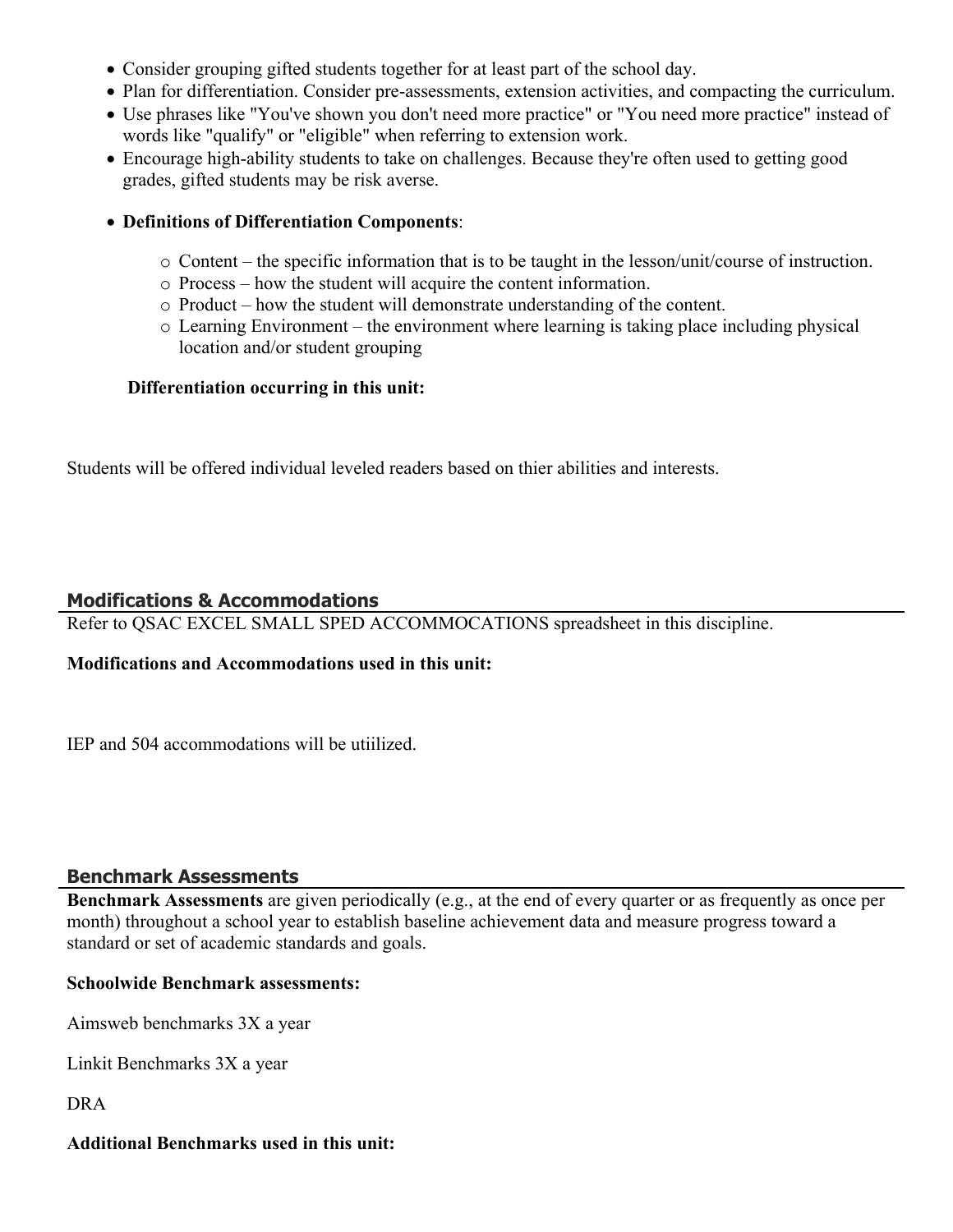DRA

Aimsweb

# **Formative Assessments**

Assessment allows both instructor and student to monitor progress towards achieving learning objectives, and can be approached in a variety of ways. **Formative assessment** refers to tools that identify misconceptions, struggles, and learning gaps along the way and assess how to close those gaps. It includes effective tools for helping to shape learning, and can even bolster students' abilities to take ownership of their learning when they understand that the goal is to improve learning, not apply final marks (Trumbull and Lash, 2013). It can include students assessing themselves, peers, or even the instructor, through writing, quizzes, conversation, and more. In short, formative assessment occurs throughout a class or course, and seeks to improve student achievement of learning objectives through approaches that can support specific student needs (Theal and Franklin, 2010, p. 151).

## **Formative Assessments used in this unit:**

**Discussion** 

**Worksheets** 

Teacher observation

Journal Response

Written Work

# **Summative Assessments**

**Summative assessments** evaluate student learning, knowledge, proficiency, or success at the conclusion of an instructional period, like a unit, course, or program. Summative assessments are almost always formally graded and often heavily weighted (though they do not need to be). Summative assessment can be used to great effect in conjunction and alignment with formative assessment, and instructors can consider a variety of ways to combine these approaches.

# **Summative assessments for this unit:**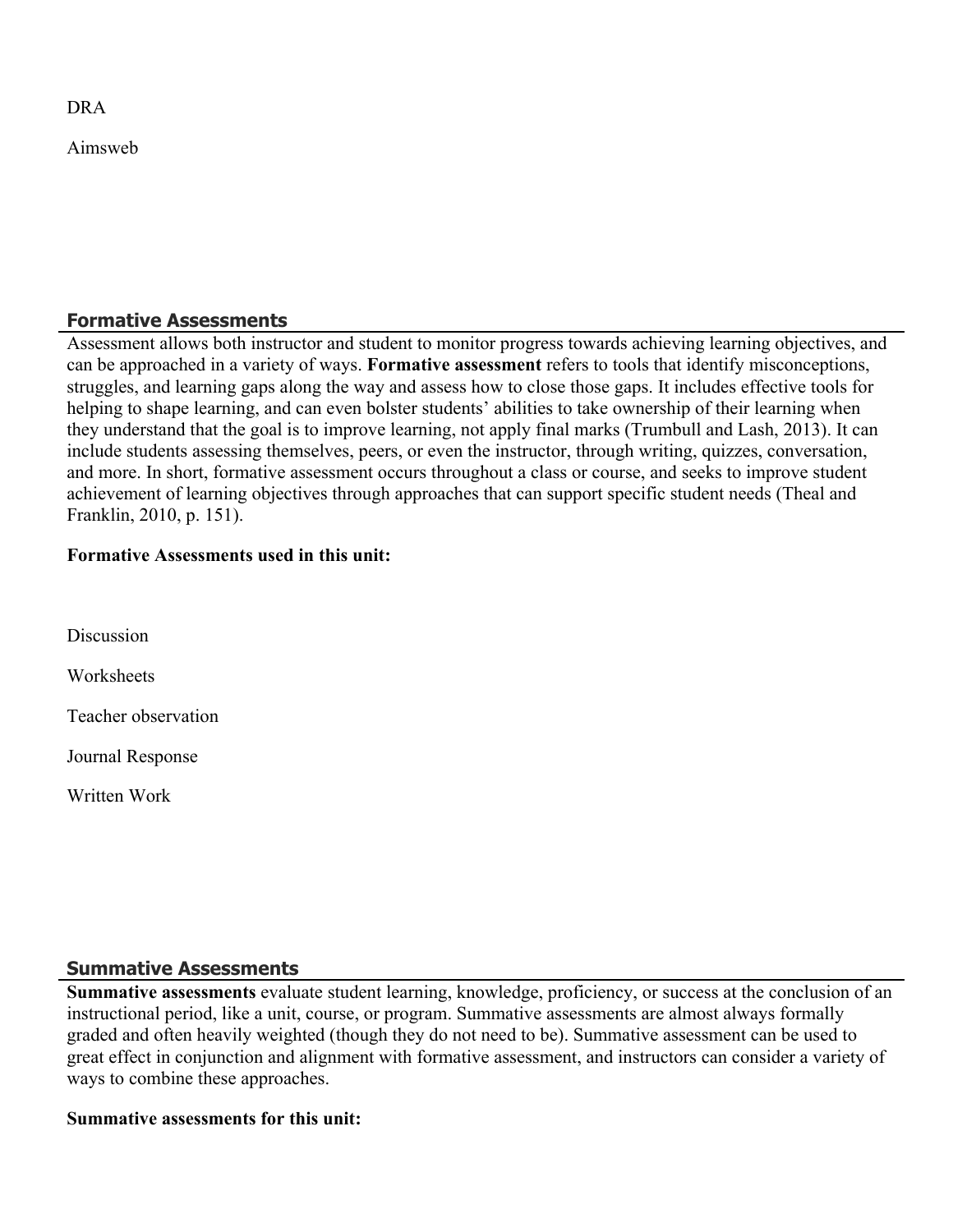Unit assessments

#### **Instructional Materials**

Schoolwide, Inc. Fiction unit instructional materials.

Mentor Texts A Balloon for Isabel by Deborah Underwood "Could Be Worse!" by James Stevenson Goldilocks and the Three Bears retold by James Marshall I Broke My Trunk! by Mo Willems The Three Billy Goats Gruff retold by Paul Galdone Wave by Suzy Lee Fiction Shared Texts "The Adventures of Spot" by Marileta Robinson from Highlights High Five "Camping at Grandma's" by Eileen Spinelli from Highlights High Five "Waking Farmer Fred" by Eileen Spinelli from Highlights High Five "What Do You Think?" from Highlights High Five "Where Is Little Bear's Hat?" by Eileen Spinelli from Highlights High Five

Leveled classroom Library for differentiated reading choices.

| <b>Standards</b> |                                                                                                                                                                                                                          |
|------------------|--------------------------------------------------------------------------------------------------------------------------------------------------------------------------------------------------------------------------|
| LA.RL.K.9        | With prompting and support, compare and contrast the adventures and experiences of<br>characters in familiar stories.                                                                                                    |
| LA.RL.K.6        | With prompting and support, name the author and illustrator of a story and define the<br>role of each in telling the story.                                                                                              |
| LA.RF.K.1        | Demonstrate understanding of the organization and basic features of print.                                                                                                                                               |
| LA.SL.K.1        | Participate in collaborative conversations with diverse partners about kindergarten topics<br>and texts with peers and adults in small and larger groups.                                                                |
| LA.RL.K.10       | Actively engage in group reading activities with purpose and understanding.                                                                                                                                              |
| LA.SL.K.2        | Confirm understanding of a text read aloud or information presented orally or through<br>other media by asking and answering questions about key details and requesting<br>clarification if something is not understood. |
| LA.SL.K.3        | Ask and answer questions in order to seek help, get information, or clarify something that<br>is not understood.                                                                                                         |
| LA.SL.K.4        | Describe familiar people, places, things, and events and, with prompting and support,<br>provide additional detail.                                                                                                      |
| LA.SL.K.5        | Add drawings or other visual displays to descriptions as desired to provide additional<br>detail.                                                                                                                        |
| LA.L.K.6         | Use words and phrases acquired through conversations, reading and being read to, and<br>responding to texts.                                                                                                             |
| LA.RF.K.2        | Demonstrate understanding of spoken words, syllables, and sounds (phonemes).                                                                                                                                             |
|                  |                                                                                                                                                                                                                          |